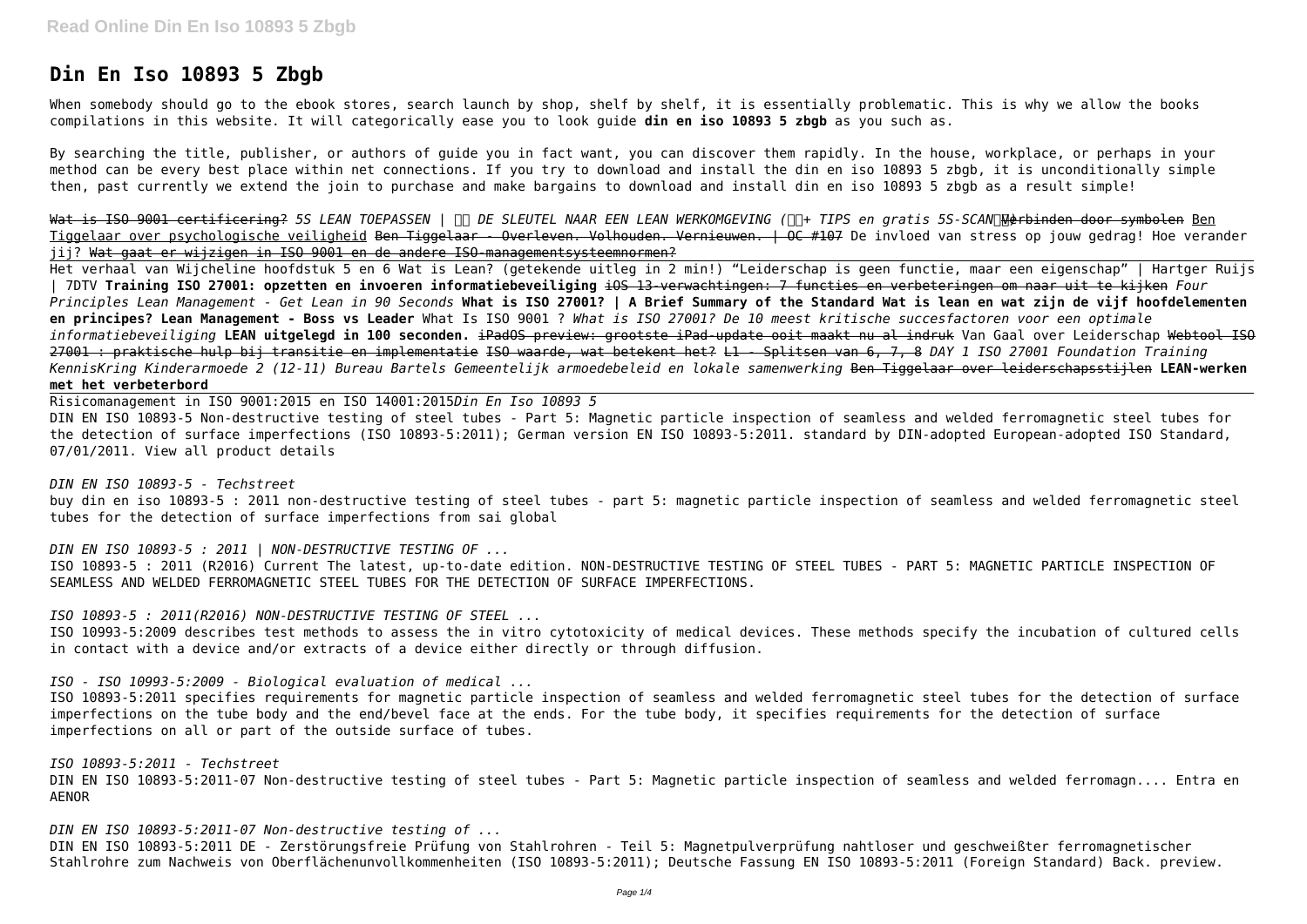### **Read Online Din En Iso 10893 5 Zbgb**

*DIN EN ISO 10893-5:2011 DE - Zerstörungsfreie Prüfung von ...*

Zerstörungsfreie Prüfung von Stahlrohren - Teil 5: Magnetpulverprüfung nahtloser und geschweißter ferromagnetischer Stahlrohre zum Nachweis von Oberflächenunvollkommenheiten (ISO 10893-5:2011); Deutsche Fassung EN ISO 10893-5:2011. Non-destructive testing of steel tubes - Part 5: Magnetic particle inspection of seamless and welded ferromagnetic steel tubes for the detection of surface imperfections (ISO 10893-5:2011); German version EN ISO 10893-5:2011.

*PN-EN ISO 10893-5:2011 - wersja angielska* EN . français; русский ... ISO 10893-1:2011 specifies requirements for automated electromagnetic testing of seamless and welded steel tubes, with the exception of submerged arc-welded (SAW) tubes, for verification of hydraulic leak-tightness. It is applicable to the inspection of tubes with an outside diameter greater than or equal to 4 ...

*DIN EN ISO 10893-5 - 2011-07 - Beuth.de* PN-EN ISO 10893-5:2011 - wersja angielska; PN-EN ISO 10893-5:2011 - wersja angielska. Bez VAT: 43,70 PLN Z VAT: 53,75 PLN . Badania nieniszczące rur stalowych -- Część 5: Badanie magnetyczno-proszkowe ferromagnetycznych rur stalowych bez szwu i spawanych w celu wykrycia nieciągłości powierzchniowych ...

*ISO - ISO 10893-1:2011 - Non-destructive testing of steel ...* File Name: Din En Iso 10893 5 Zbgb.pdf Size: 4309 KB Type: PDF, ePub, eBook Category: Book Uploaded: 2020 Nov 20, 09:20 Rating: 4.6/5 from 887 votes.

*Din En Iso 10893 5 Zbgb | booktorrent.my.id* Non-destructive testing of steel tubes - Part 5: Magnetic particle inspection of seamless and welded ferromagnetic steel tubes for the detection of surface imperfections (ISO 10893-5:2011); German version EN ISO 10893-5:2011. Prüflabore finden für DIN EN ISO 10893-5

#### *DIN EN ISO 10893-5 - Labore finden bei testxchange*

DIN EN ISO 10893-10 Non-destructive testing of steel tubes - Part 10: Automated full peripheral ultrasonic testing of seamless and welded (except submerged arc-welded) steel tubes for the detection of longitudinal and/or transverse imperfections (ISO 10893-10:2011 + Amd 1:2020) (includes Amendment A1:2020)

*DIN EN ISO 10893-10 - Techstreet* ISO 10893-10:2011 is applicable to the inspection of tubes with an outside diameter greater than or equal to 10 mm, normally with an outside diameter-tothickness ratio greater than or equal to 5. It can also be applicable to the testing of circular hollow sections.

*ISO - ISO 10893-10:2011 - Non-destructive testing of steel ...*

DIN EN ISO 10893-6 Non-destructive testing of steel tubes - Part 6: Radiographic testing of the weld seam of welded steel tubes for the detection of imperfections (ISO 10893-6:2019) standard by DIN-adopted European-adopted ISO Standard, 06/01/2019. View all product details

#### *DIN EN ISO 10893-6 - Techstreet*

DIN EN ISO 10893-2 Non-destructive testing of steel tubes - Part 2: Automated eddy current testing of seamless and welded (except submerged arc-welded) steel tubes for the detection of imperfections (ISO 10893-2:2011 + Amd 1:2020); German version EN ISO 10893-2:2011 + A1:2020. standard by DIN-adopted European-adopted ISO Standard, 10/01/2020

#### *DIN EN ISO 10893-2 - Techstreet*

ISO 10893-2:2011 specifies requirements for automated eddy current testing of seamless and welded tubes with the exception of submerged arc-welded (SAW) tubes, for the detection of imperfections according to the different acceptance levels. It is applicable to the inspection of tubes with an outside diameter greater than or equal to 4 mm.

*ISO - ISO 10893-2:2011 - Non-destructive testing of steel ...*

DIN EN ISO 10893-2 - 2011-07 Zerstörungsfreie Prüfung von Stahlrohren - Teil 2: Automatisierte Wirbelstromprüfung nahtloser und geschweißter (ausgenommen unterpulvergeschweißter) Stahlrohre zum Nachweis von Unvollkommenheiten (ISO 10893-2:2011); Deutsche Fassung EN ISO 10893-2:2011. Jetzt informieren!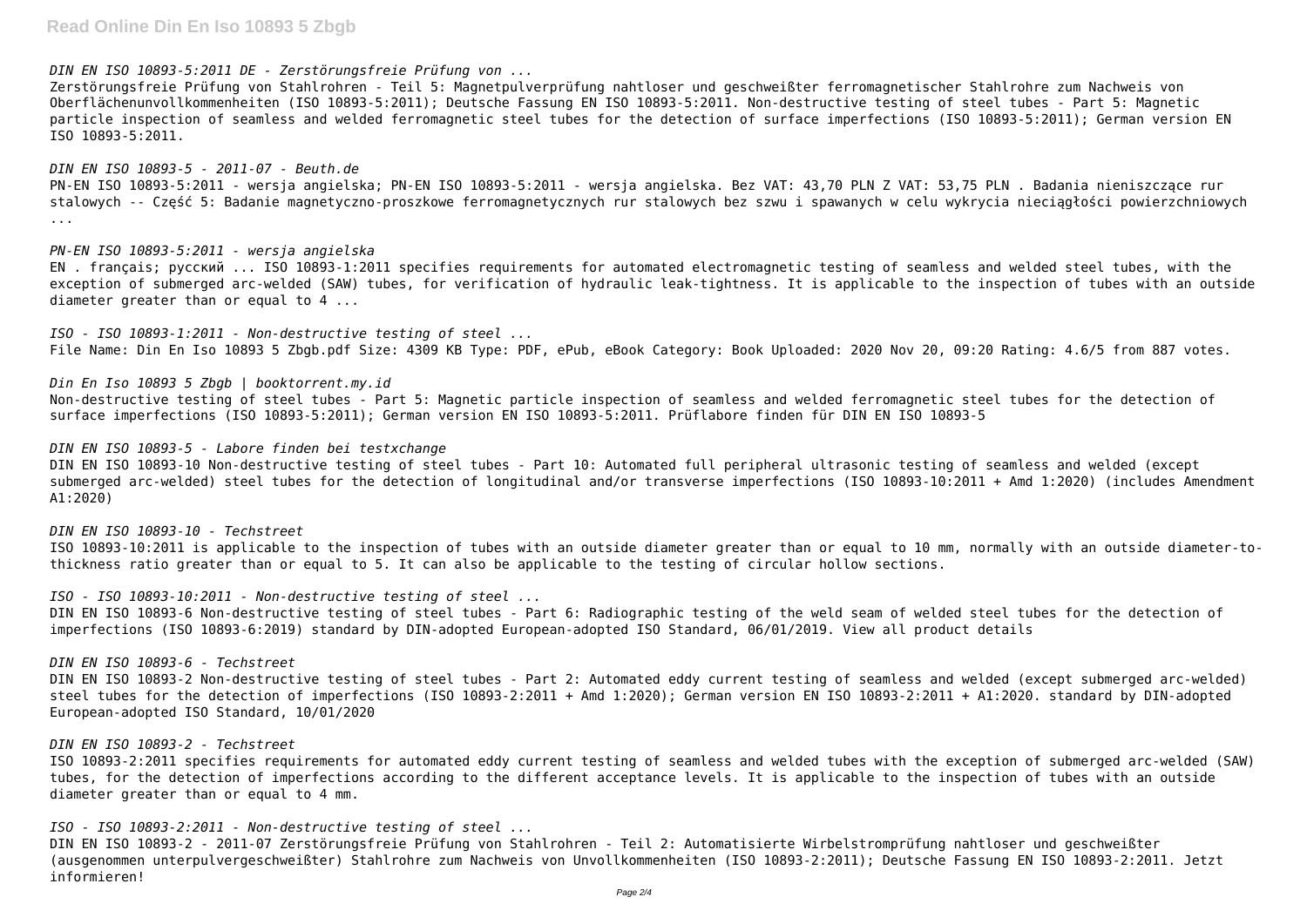#### *DIN EN ISO 10893-2 - 2011-07 - Beuth.de*

DIN EN ISO 10893-4 - 2011-07 Zerstörungsfreie Prüfung von Stahlrohren - Teil 4: Eindringprüfung nahtloser und geschweißter Stahlrohre zum Nachweis von Oberflächenunvollkommenheiten (ISO 10893-4:2011); Deutsche Fassung EN ISO 10893-4:2011. Jetzt informieren!

#### *DIN EN ISO 10893-4 - 2011-07 - Beuth.de*

Merely said, the din en iso 10893 5 zbgb is universally compatible with any devices to read Wikisource: Online library of user-submitted and maintained content. While you won't technically find free books on this site, at the time of this writing, over 200,000 pieces of content are available to read.

Die Magnetpulverprüfung ist ein zerstörungsfreies Verfahren zur Prüfung von metallischen und nichtmetallischen Werkstoffen auf Oberflächenfehler. Das Buch behandelt die physikalischen und die verfahrensspezifischen Grundlagen, die Magnetisierung und Entmagnetisierung, Prüfmittel, die Prüfsystem- und Verfahrenskontrollen, die Geräte-, Prüf- und Auswertetechniken der Magnetpulverprüfung, die Ungänzen im Fertigungsprozess und bei der Betriebsbeanspruchung sowie die Durchführung von Magnetpulverprüfungen. Weitere Themen sind die Klassifizierung und Beurteilung von Anzeigen, die Grenzen des Prüfverfahrens sowie den einschlägigen Arbeits- und Umweltschutz. Das Buch vermittelt dem Werkstoffprüfer das erforderliche Rüstzeug für seine praktische Tätigkeit einschließlich der dabei zu beachtenden wichtigsten Normen und Regelwerke. Es eignet sich ebenso zur Ausbildung in der Werkstoffprüfung sowohl in Hochschulen, Firmen oder Werkstoffinstituten. Der Autor Prof. Dr.-Ing. Karlheinz Schiebold ist ein ausgewiesener Spezialist auf dem Gebiet der zerstörungsfreien Materialprüfung mit langjähriger Erfahrung in Prüfpraxis und Ausbildung.

Schweißen ist nach wie vor das wichtigste Fügeverfahren. Neben der unübertroffenen Wirtschaftlichkeit erlaubt es konstruktive Ausführungen, die in hohem Maße die Bedürfnisse nach Flexibilität und Gewichtsoptimierung berücksichtigen. Dieses Buch stellt alle relevanten und modernen Verfahren der Schweißtechnik vor und gibt umfassende Informationen zur anforderungs- und anwendungsgerechten Gestaltung von Schweißkonstruktionen. Wirtschaftlichkeitsbetrachtungen und ein Kapitel zur Qualitätssicherung geben wichtige Hinweise für die Praxis. Beispiele von Schweißnahtberechnungen sind enthalten. Im Anhang befinden sich zahlreiche Einstelltabellen und umfangreiche Angaben zu Normen. In der aktuellen Auflage wurde die praxisnahe Darstellung in Text und Bildern weiter verstärkt. Auch werden Informationen beispielsweise zu Anlagekosten, zur Baustellentauglichkeit und zu Abschmelzleistungen gegeben.

Taschenbuch - Ausgabe 2021Die europäische Druckgeräterichtlinie enthält die Anforderungen, die an Druckgeräte gestellt werden; das Regelwerk AD 2000 konkretisiert diese Sicherheitsanforderungen. Im AD 2000-Taschenbuch 2021 sind alle bis dahin erschienenen Merkblätter des Regelwerks versammelt. Sie dienen als Interpretationshilfe und damit Beurteilungs- und Entscheidungsgrundlage bei der Anwendung der Druckgeräterichtlinie. Die Merkblätter führen auch Aspekte der Dokumentation und Prüfung aus. Diese und viele weitere Themen werden im AD 2000-Regelwerk behandelt:-Ausrüstung, Aufstellung und Kennzeichnung-Berechnung-Grundsätze-Herstellung und Prüfung-Besondere Druckbehälter und Druckbehälter aus nichtmetallischen WerkstoffenDas Buch richtet sich an:Herstellende und Prüfende im Zusammenhang mit Druckgeräten, Lieferanten, Produktentwickelnde, Anwendende, Sicherheitsbeauftragte

Das Buch behandelt die physikalischen und die gerätetechnischen Grundlagen des Verfahrens, die Schwächung von Strahlen, die zur Verwendung kommenden Filme und Folien sowie die Gerätetechnik. Der Autor stellt spezielle Durchstrahlungstechniken vor und erläutert u.a. die Bildqualität von Durchstrahlungsaufnahmen. Weitere Themen sind geometrische und spezielle Aufnahmeanordnungen, spezielle Strahlenquellen und –empfänger sowie die Durchstrahlungsprüfung von Gussstücken und von Schweißnähten. So erhält der Werkstoffprüfer das erforderliche Rüstzeug für seine praktische Tätigkeit einschließlich der dabei zu beachtenden wichtigsten Normen und Regelwerke. Der Autor Prof. Dr.-Ing. Karlheinz Schiebold ist ein ausgewiesener Spezialist auf dem Gebiet der zerstörungsfreien Materialprüfung mit langjähriger Erfahrung in Prüfpraxis und Ausbildung.

Das AD 2000-Regelwerk konkretisiert alle grundlegenden Sicherheits- und Konformitätsfestlegungen, die nach der europäischen Druckgeräterichtlinie (DGRL) beachtet werden müssen. Der Anwender erhält eindeutige Auslegungs-, Beurteilungs-, Prüf- und Dokumentationsanforderungen. Diese Taschenbuchausgabe entspricht dem Stand des AD-2000-Loseblattwerks vom März 2020. Sie stellt, verkleinert auf das handliche A5-Format, die Merkblätter zu folgenden Bereichen bereit: Ausrüstung, Aufstellung und Kennzeichnung // Berechnung // Grundsätze // Herstellung und Prüfung // Besondere Druckbehälter // Druckbehälter aus nichtmetallischen Werkstoffen // Sonderfälle // Allgemeiner Standsicherheitsnachweis für Druckbehälter // Metallische Werkstoffe // Leitfäden.

Die Ultraschall-Materialprüfung ist ein zerstörungsfreies Verfahren zur Prüfung von metallischen und nichtmetallischen Werkstoffen auf innere Ungänzen.